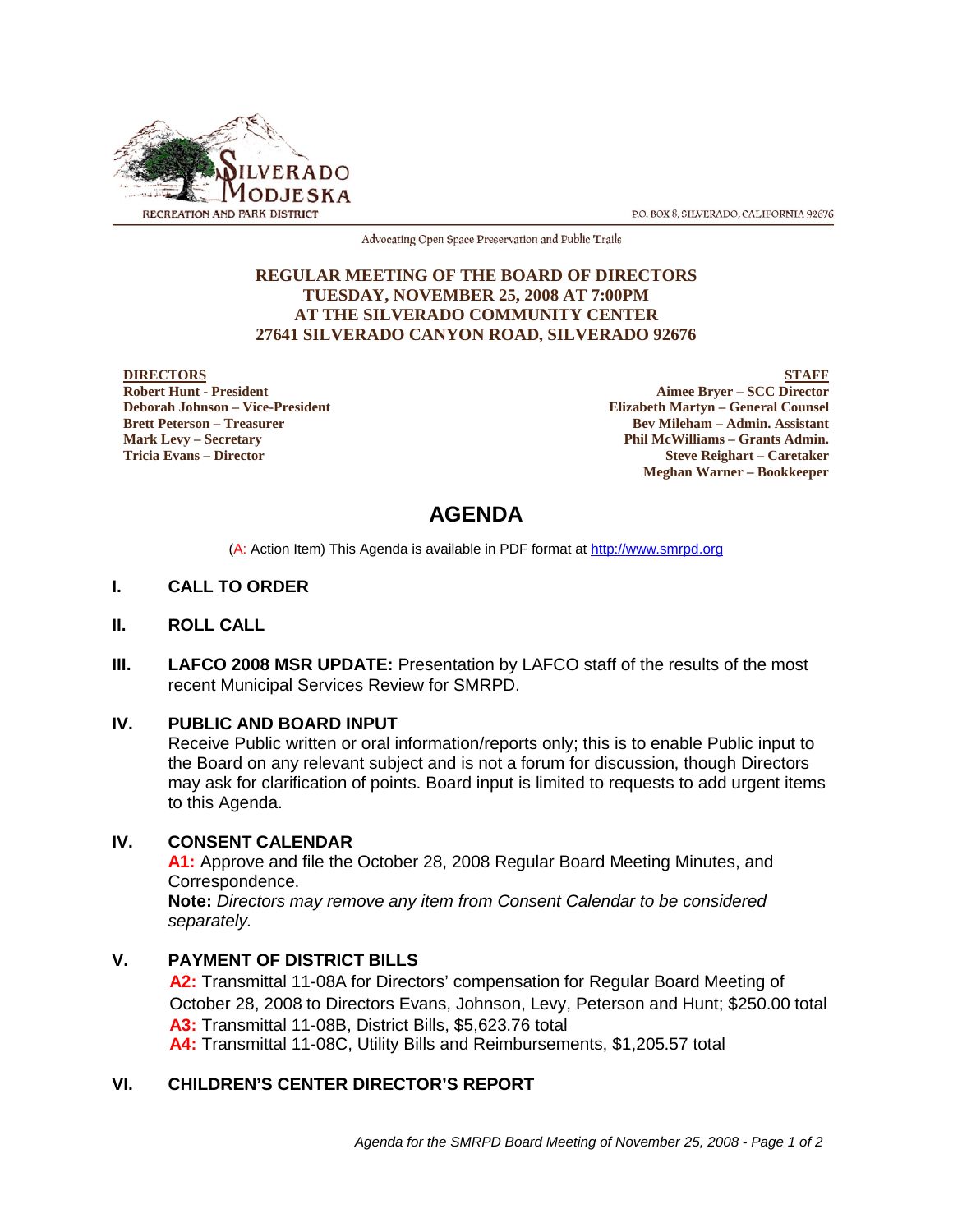### **VII. GRANTS ADMINISTRATOR'S REPORT**

#### **VIII. OTHER DISTRICT BUSINESS**

- (A) **A5:** Selection of an earlier meeting date for the SMRPD Regular Board Meeting scheduled for December 22, 2008 in order to ensure a quorum during holiday travel time.
- (B) Report on status of litigation regarding Silverado (Holtz) Ranch SEIR #587.
- (C) **A6: RESOLUTION 1108-1**: Wherein the SMRPD Board commends departing Director Deborah Johnson for her six years of outstanding service to the District and the Community.
- (D) **DIRECTOR'S COMMENTS: PURSUANT TO GOVERNMENT CODE §54954.2** members of the Board of Directors or Staff may ask questions for clarification, make brief announcements, make brief reports on their activities. The Board or a Board member may provide a reference to Staff or other resources for factual information, request Staff to report back at a subsequent meeting concerning any matter, or direct that a matter of business be placed on a future Agenda.
	- (1) Director Evans (2) Director Hunt (3) Director Johnson
	- (4) Director Levy (5) Director Peterson

#### **IX. COMMITTEES**

*NOTE: There will be no discussion of Committee issues unless agendized below, or added to the Agenda by majority vote of the Board in Section III to address issues that require immediate attention for reasons to be explained in the motion to add. Other comments can be made under Director Comments.*

#### **STANDING COMMITTEES:**

- (A) **RECREATION** (Evans, Peterson)
- (B) **FINANCE** (Hunt, Johnson)
- (C) **PERSONNEL** (Evans, Johnson)
- (D) **OPEN SPACE AND TRAILS** (Hunt, Levy) (1) Report on November 17, 2008 meeting.
- (E) **FACILITIES AND SAFETY** (Johnson, Peterson)

#### **AD HOC COMMITTEES:**

- (F) **SILVERADO CHILDREN'S CENTER** (Evans, Johnson) **Children's Center Advisory Committee** (Evans, Johnson, Bryer) (Public Members: Dawn Lynch, Julia Jones-Tester, Nancy Moore)
- (G) **IRC LIAISON COMMITTEE** (Peterson, Hunt) (Community Members: Judy Myers, Laura Bennet, Kristi Colgan, Carla Anderson)

#### **X. ADJOURNMENT**

The next regular meeting of the Board of Directors will be at the Silverado Community Center, 27641 Silverado Canyon Road at 7:00PM on a date to be determined by the Board at this November 25, 2008 Regular Board Meeting.

Materials related to an item on this agenda submitted after distribution of the agenda packet are either available for public inspection at the Silverado Library, or posted on the SMRPD website at http://www.smrpd.org/agenda-minutes.html. Materials prepared by SMRPD will be available at the meeting, those provided by others after the meeting.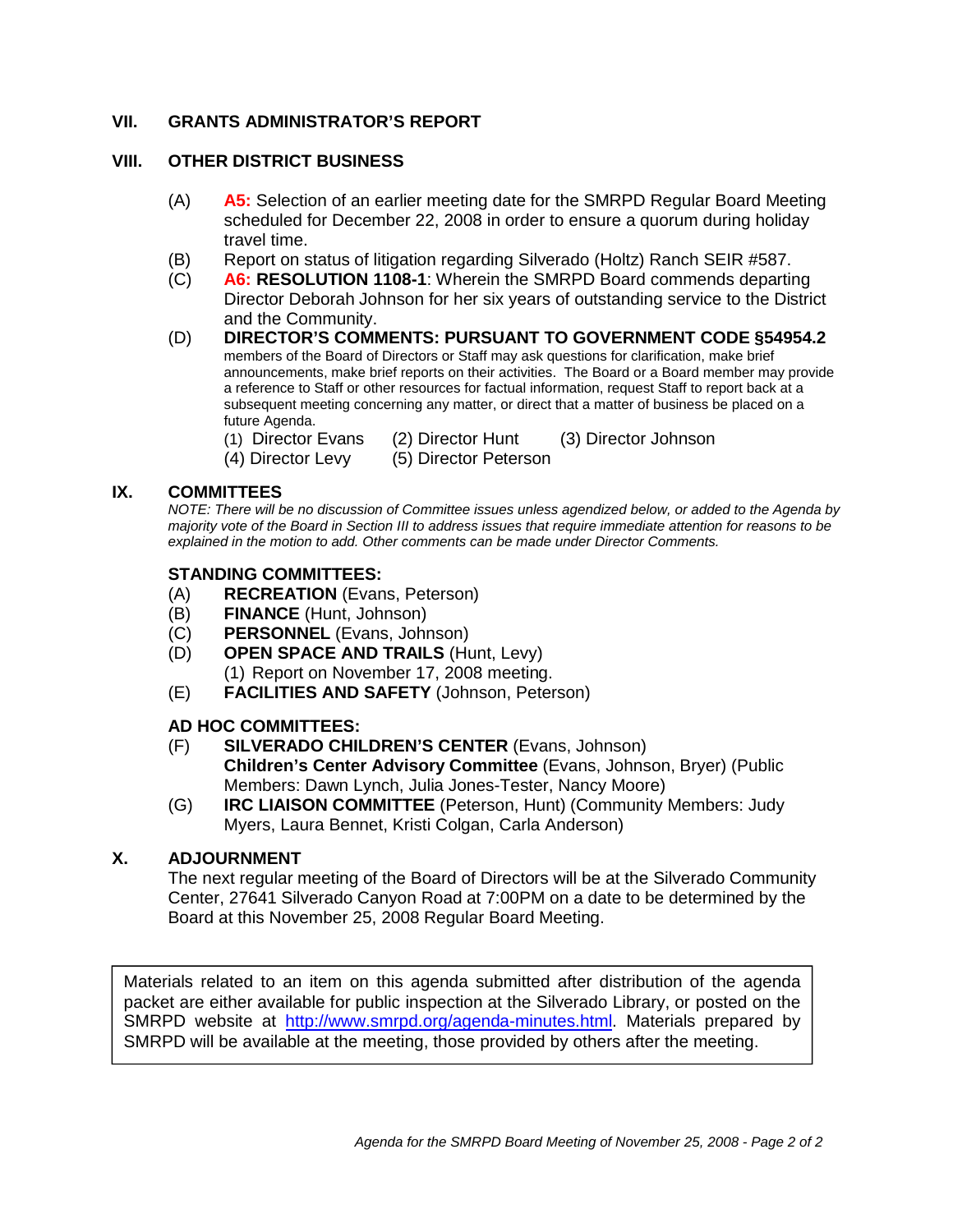### **LOCALLY GOVERNED DISTRICT DATE: 11/22/08 CLAIMS TRANSMITTED FOR PAYMENT REPORT 11-08A**

| ו וויוטראומרו טויוור                                                | , , ,, , , ,,,,,,,,,,     |             |                |             |    |               | ו יוס ובאו           |    |
|---------------------------------------------------------------------|---------------------------|-------------|----------------|-------------|----|---------------|----------------------|----|
| Sil-Mod Rec. and Parks Dist.<br>THE COUNTY AUDITOR IS AUTHORIZED TO |                           |             |                |             |    |               |                      |    |
| PO Box 8                                                            | DRAW THIS CHECK FROM FUND |             |                |             |    |               |                      |    |
| Silverado, CA 92676                                                 |                           |             | 728 AGENCY 728 |             |    |               |                      |    |
| PAYEE NAME AND ADDRESS                                              | <b>DATE</b>               | <b>ORGN</b> | <b>OBJT</b>    | <b>SUB</b>  |    | <b>AMOUNT</b> | <b>AC'S USE ONLY</b> |    |
| SOCIAL SECURITY /TAX ID                                             | <b>INVOICE#</b>           |             | REV/           | <b>OBJT</b> |    |               |                      |    |
|                                                                     |                           |             | <b>BS ACCT</b> | <b>REV</b>  |    |               | DOC NUMBER           | SC |
|                                                                     |                           |             |                |             |    |               |                      |    |
| X06505<br>Robert Hunt                                               | 10/28/2008                |             | 0100           |             |    |               |                      |    |
| 28371 Modjeska Canyon Road                                          |                           |             |                |             | \$ | 50.00         |                      |    |
| Modjeska, CA 92676                                                  |                           |             |                |             | \$ | 50.00         |                      |    |
|                                                                     |                           |             |                |             |    |               |                      |    |
|                                                                     |                           |             |                |             |    |               |                      |    |
| X06507                                                              |                           |             |                |             |    |               |                      |    |
| Deborah Johnson                                                     | 10/28/2008                |             | 0100           |             | \$ | 50.00         |                      |    |
| PO Box 867                                                          |                           |             |                |             |    |               |                      |    |
| Silverado, CA 92676                                                 |                           |             |                |             | \$ | 50.00         |                      |    |
|                                                                     |                           |             |                |             |    |               |                      |    |
| X06503                                                              |                           |             |                |             |    |               |                      |    |
| Mark Levy                                                           | 10/28/2008                |             | 0100           |             | \$ | 50.00         |                      |    |
| 17452 Olive Hill Road                                               |                           |             |                |             |    |               |                      |    |
| Modjeska Canyon, CA 92676                                           |                           |             |                |             | \$ | 50.00         |                      |    |
|                                                                     |                           |             |                |             |    |               |                      |    |
|                                                                     |                           |             |                |             |    |               |                      |    |
| X06504<br><b>Brett Peterson</b>                                     | 10/28/2008                |             | 0100           |             | \$ | 50.00         |                      |    |
| P.O. Box 613                                                        |                           |             |                |             |    |               |                      |    |
| Silverado, CA 92676                                                 |                           |             |                |             | \$ | 50.00         |                      |    |
|                                                                     |                           |             |                |             |    |               |                      |    |
| X06506                                                              |                           |             |                |             |    |               |                      |    |
| <b>Tricia Evans</b>                                                 |                           |             |                |             |    |               |                      |    |
| P.O. Box 464                                                        | 10/28/2008                |             | 0100           |             | \$ | 50.00         |                      |    |
| Silverado, CA 92676                                                 |                           |             |                |             |    |               |                      |    |
|                                                                     |                           |             |                |             | \$ | 50.00         |                      |    |
|                                                                     |                           |             |                |             |    |               |                      |    |
|                                                                     |                           |             |                |             |    |               |                      |    |
|                                                                     |                           |             |                |             |    |               |                      |    |
|                                                                     |                           |             |                |             |    |               |                      |    |
|                                                                     |                           |             |                |             |    |               |                      |    |

The claims listed above totaling **\$250.00** are approved for payment pursuant to an order entered in the Minutes of the Board of Directors of this District and I certify that the payees named who are described in Government Code Section 3101 have taken an oath or affirmation required by Government Code Section 3102.

\_\_\_\_\_\_\_\_\_\_\_\_\_\_\_\_\_\_\_\_\_\_\_\_\_\_\_\_\_\_ \_\_\_\_\_\_\_\_\_\_\_\_\_\_\_\_\_\_\_\_\_\_\_\_\_\_\_\_\_\_\_\_\_ \_\_\_\_\_\_\_\_\_\_\_\_\_\_\_\_\_\_\_\_\_\_\_\_\_\_\_\_\_\_\_\_\_\_

APPROVED BY COUNTERSIGNED BY ATTESTED AND/OR COUNTERSIGNED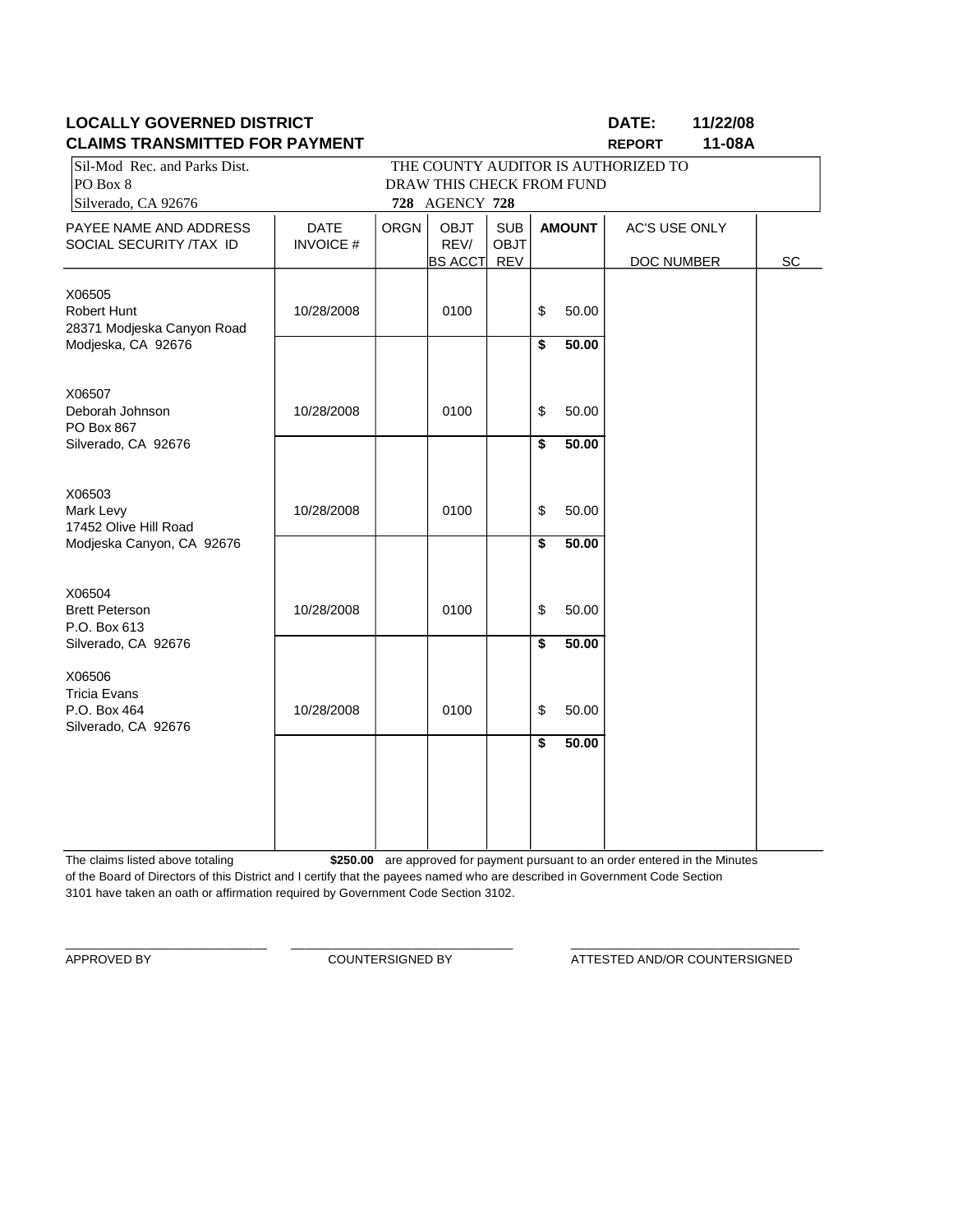| <b>LOCALLY GOVERNED DISTRICT</b><br><b>CLAIMS TRANSMITTED FOR PAYMENT</b>                              |                                                                                 |             |                                       |                           |                                  | DATE:<br><b>REPORT</b>      | 11/22/2008<br>11-08B |    |
|--------------------------------------------------------------------------------------------------------|---------------------------------------------------------------------------------|-------------|---------------------------------------|---------------------------|----------------------------------|-----------------------------|----------------------|----|
| Sil-Mod Rec. and Parks Dist.<br>P.O.Box 8<br>Silverado, CA 92676                                       | THE COUNTY AUDITOR IS AUTHORIZED TO<br>DRAW THIS CHECK FROM FUND 728 AGENCY 728 |             |                                       |                           |                                  |                             |                      |    |
| PAYEE NAME AND ADDRESS<br>SOCIAL SECURITY /TAX ID                                                      | <b>DATE</b><br><b>INVOICE#</b>                                                  | <b>ORGN</b> | <b>OBJT</b><br>REV/<br><b>BS ACCT</b> | <b>SUB</b><br>OBJT<br>REV | <b>AMOUNT</b>                    | AC'S USE ONLY<br>DOC NUMBER |                      | SC |
| X06018<br>COOKSMITH LANDSCAPING<br>630 N. TUSTIN AVE #1518<br>ORANGE, CA 92867                         | INVOICE #5860<br>INVOICE #5844                                                  |             | 1400<br>1400                          |                           | \$360.40<br>\$249.10<br>\$609.50 |                             |                      |    |
| X05686<br><b>MEGHAN WARNER</b><br>P.O. BOX 177<br>SILVERADO, CA 92676                                  | <b>INVOICE #08-164</b>                                                          |             | 1900                                  |                           | \$250.00<br>\$250.00             |                             |                      |    |
| X07250<br>RICHARD HALE, CPA<br>17502 IRVINE BLVD, SUITE F<br><b>TUSTIN, CA 92780</b>                   | BILLING STATEMENT DATED: 10/31/08                                               |             | 1900                                  |                           | \$2,975.00<br>\$2,975.00         |                             |                      |    |
| X00815-1<br>HOME DEPOT<br>P.O. BOX 6031<br>THE LAKES, NV 88901                                         | INVOICE DATED: 11/05/08                                                         |             | 1400                                  |                           | \$24.26                          |                             |                      |    |
| SEE TRANSMITTAL #09-08B FOR W-9<br>PHIL McWILLIAMS<br>28331 MODJESKA CANYON ROAD<br>MODJESKA, CA 92676 | INVOICE: 08/2008 - 09/2008                                                      |             | 1900                                  |                           | \$24.26<br>\$325.00              |                             |                      |    |
| X06016<br><b>STEVE REIGHART</b><br>28291 HILLTOP DRIVE<br>MODJESKA, CA 92676                           | INVOICE #2061                                                                   |             | 1900                                  |                           | \$325.00<br>\$240.00             |                             |                      |    |
| X05603<br>LEWIS BRISBOIS BISGAARD & SMITH<br>221 N. FIGUEROA STREET, STE 1200                          | <b>INVOICE #636968</b>                                                          |             | 1900                                  |                           | \$240.00<br>\$1,200.00           |                             |                      |    |
| LOS ANGELES, CA 90012                                                                                  |                                                                                 |             |                                       |                           | \$1,200.00                       |                             |                      |    |
|                                                                                                        |                                                                                 |             |                                       |                           | \$0.00                           |                             |                      |    |
|                                                                                                        |                                                                                 |             |                                       |                           | \$0.00                           |                             |                      |    |
|                                                                                                        |                                                                                 |             |                                       |                           |                                  |                             |                      |    |

The claims listed above totaling **1998 are approved for payment pursuant to an order entered in the Minutes** 

of the Board of Directors of this District and I certify that the payees named who are described in Government Code Section 3101 have taken an oath or affirmation required by Government Code Section 3102.

\_\_\_\_\_\_\_\_\_\_\_\_\_\_\_\_\_\_\_\_\_\_\_\_\_\_\_ \_\_\_\_\_\_\_\_\_\_\_\_\_\_\_\_\_\_\_\_\_\_\_\_\_\_\_\_\_\_\_\_ \_\_\_\_\_\_\_\_\_\_\_\_\_\_\_\_\_\_\_\_\_\_\_\_\_\_\_\_\_\_\_\_\_\_\_\_\_\_

APPROVED BY **COUNTERSIGNED BY COUNTERSIGNED BY ATTESTED AND/OR COUNTERSIGNED**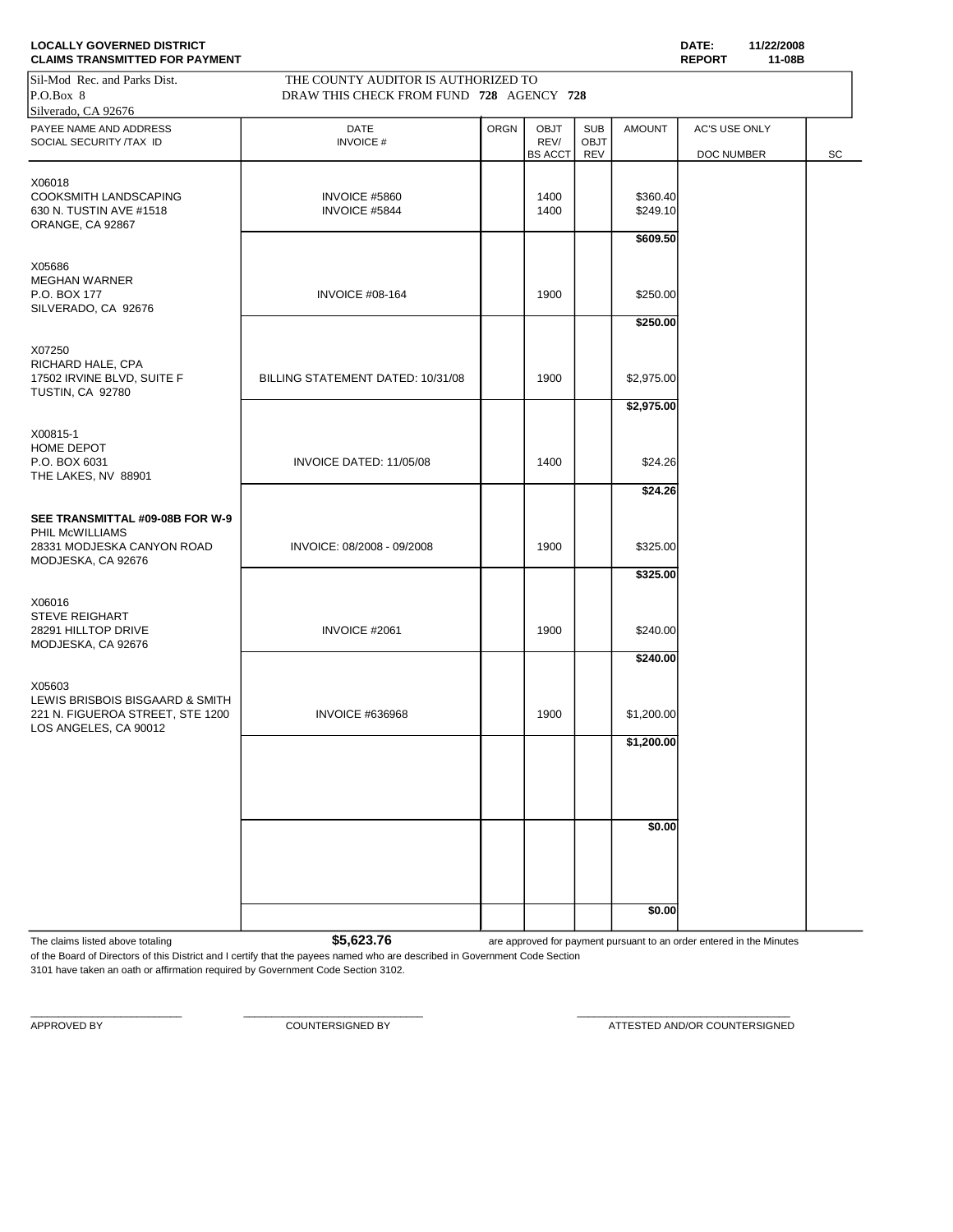# **LOCALLY GOVERNED DISTRICT**

| DATE:  | 11/22/2008 |
|--------|------------|
| ------ | $\cdots$   |

| <b>CLAIMS TRANSMITTED FOR PAYMENT</b>                               |                                                                                             |             |                                |                                  |                      | <b>REPORT</b>               | 11-08C |
|---------------------------------------------------------------------|---------------------------------------------------------------------------------------------|-------------|--------------------------------|----------------------------------|----------------------|-----------------------------|--------|
| Sil-Mod Rec. and Parks Dist.<br>P.O.Box 8<br>Silverado, CA 92676    | THE COUNTY AUDITOR IS AUTHORIZED TO<br>DRAW THIS CHECK FROM FUND 728 AGENCY 728             |             |                                |                                  |                      |                             |        |
| PAYEE NAME AND ADDRESS<br>SOCIAL SECURITY /TAX ID                   | DATE<br><b>INVOICE#</b>                                                                     | <b>ORGN</b> | OBJT<br>REV/<br><b>BS ACCT</b> | <b>SUB</b><br><b>OBJT</b><br>REV | <b>AMOUNT</b>        | AC'S USE ONLY<br>DOC NUMBER | SC     |
| X06022<br>SMRPD (BofA Account)<br>P.O. Box 8<br>Silverado, CA 92676 | <b>REIMBURSEMENT OF CHECK #1584</b><br><b>PAID TO: JANI-KING</b><br>INVOICE #LAX11080743    |             | 1400                           |                                  | \$210.00             |                             |        |
| X06022<br>SMRPD (BofA Account)<br>P.O. Box 8                        | <b>REIMBURSEMENT OF CHECK #1583</b><br>PAID TO: WASTE MANAGEMENT<br>INVOICE #0051529-2515-1 |             | 2800                           |                                  | \$210.00<br>\$154.50 |                             |        |
| Silverado, CA 92676                                                 |                                                                                             |             |                                |                                  | \$154.50             |                             |        |
| X06022<br>SMRPD (BofA Account)<br>P.O. Box 8<br>Silverado, CA 92676 | <b>REIMBURSEMENT OF CHECK #1581</b><br><b>PAID TO: IRWD</b><br>METER #56569388              |             | 2800                           |                                  | \$236.06             |                             |        |
|                                                                     |                                                                                             |             |                                |                                  | \$236.06             |                             |        |
| X06022<br>SMRPD (BofA Account)<br>P.O. Box 8<br>Silverado, CA 92676 | <b>REIMBURSEMENT OF AT&amp;T DEBITS</b><br>714-649-2428 11/10/08<br>714-649-2850 11/10/08   |             | 702<br>702                     |                                  | \$23.55<br>\$33.71   |                             |        |
| X06022<br>SMRPD (BofA Account)<br>P.O. Box 8                        | <b>REIMBURSEMENT OF CHECK #1585</b><br>PAID TO: SCE<br>INVOICE DATED: 11/10/08              |             | 2800                           |                                  | \$57.26<br>\$418.75  |                             |        |
| Silverado, CA 92676                                                 |                                                                                             |             |                                |                                  | \$418.75             |                             |        |
| X06022<br>SMRPD (BofA Account)<br>P.O. Box 8<br>Silverado, CA 92676 | <b>REIMBURSEMENT OF CHECK #1582</b><br>PAID TO: CLEAN PRODUCTS<br><b>INVOICE #272378</b>    |             | 1400                           |                                  | \$129.00             |                             |        |
|                                                                     |                                                                                             |             |                                |                                  | \$129.00             |                             |        |
|                                                                     |                                                                                             |             |                                |                                  |                      |                             |        |
|                                                                     |                                                                                             |             |                                |                                  |                      |                             |        |
|                                                                     |                                                                                             |             |                                |                                  |                      |                             |        |
|                                                                     |                                                                                             |             |                                |                                  |                      |                             |        |

The claims listed above totaling **\$1,205.57 are approved for payment pursuant to an order entered in the Minutes** of the Board of Directors of this District and I certify that the payees named who are described in Government Code Section

\_\_\_\_\_\_\_\_\_\_\_\_\_\_\_\_\_\_\_\_\_\_\_\_\_\_\_ \_\_\_\_\_\_\_\_\_\_\_\_\_\_\_\_\_\_\_\_\_\_\_\_\_\_\_\_\_\_\_\_ \_\_\_\_\_\_\_\_\_\_\_\_\_\_\_\_\_\_\_\_\_\_\_\_\_\_\_\_\_\_\_\_\_\_\_\_\_\_

3101 have taken an oath or affirmation required by Government Code Section 3102.

APPROVED BY COUNTERSIGNED BY ATTESTED AND/OR COUNTERSIGNED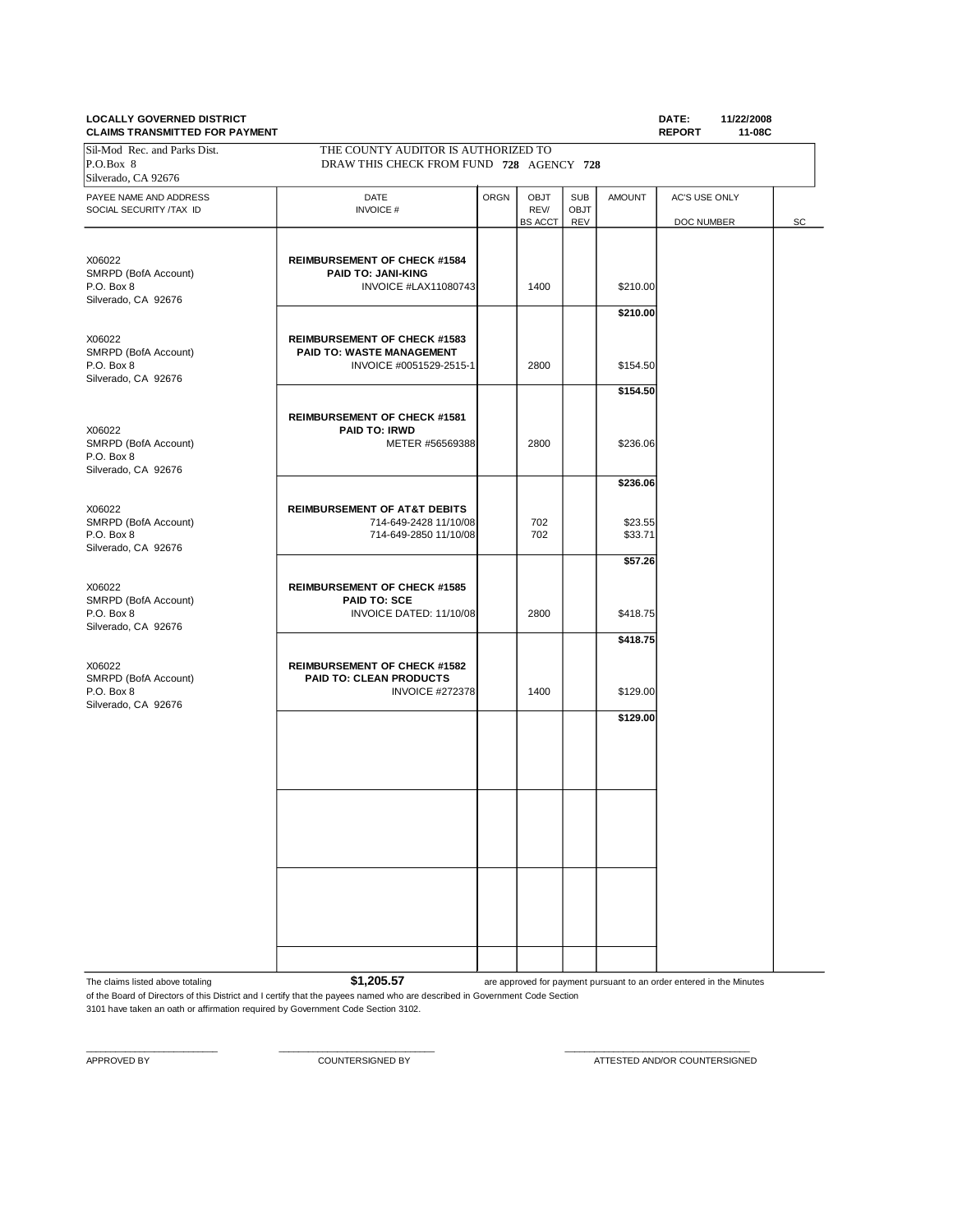## **History and Status of Silverado Ranch/Arroyo Toad Habitat Litigation**

This is an action brought under the California Environmental Quality Act (CEQA). The petitioners/plaintiffs are: the Silverado-Modjeska Recreation and Park District (SMRPD); the Rural Canyons Conservation Fund (RCCF); and Ray Chandos. The action challenges the certification by the County of Orange (County) of a supplemental environmental impact report (SEIR) for a proposed high-end subdivision at Holtz Ranch (project).

An earlier suit brought by RCCF and Chandos was successful in requiring the County to re-do portions of its environmental impact report (EIR) for the project, through preparation and public circulation of an SEIR concerning water quality and coastal sage scrub issues. The County prepared the SEIR. Prior to the Board of Supervisors' decision to certify the SEIR (October 2, 2007), a federally listed endangered species, the southwestern arroyo toad, was discovered at the southwest corner of the project site, immediately downstream of the project and areas subject to mass grading. Though made aware of this important new information, independently verified by the U.S. Fish and Wildlife Service, the County declined to address the project's adverse impacts on the southwestern arroyo toad in its SEIR, contrary to CEQA.

SMRPD, RCCF and Chandos then filed the present lawsuit on November 5, 2007, challenging the SEIR as deficient for ignoring the discovery of the arroyo toad population near, and most likely, on the project site. The suit also challenges the adequacy of the SEIR's water quality studies.

When one public agency within a county sues another public agency, California law (Code of Civil Procedure section 394) allows the suit to be transferred to a neutral county for trial. SMRPD, RCCF and Chandos filed a motion for such a transfer. The Orange County Superior Court granted the motion, rejecting the County's and the project developer's arguments in opposition. The case then was transferred to the San Diego County Superior Court. It was re-filed there on July 7, 2008.

The County and the developer also filed demurrers. A demurrer is an attempt to have a lawsuit thrown out of court based on a claim that it states no viable legal claim(s). In this case, the County and developer claimed that the previous RCCF lawsuit settled all issues, and that the present lawsuit contained no valid new issues. SMPRD, RCCF and Chandos successfully opposed the demurrer on all arroyo toad issues raised in the case: on October 8, 2008, San Diego Superior Court Judge Michael Anello overruled the demurrer, holding that the discovery of the arroyo toad constituted a new issue, thus paving the way for a full trial on the merits. On the water quality issues, the demurrer was partially sustained and partially overruled.

Shortly after his October 8 ruling, Judge Anello was appointed to the federal bench, and the Holtz Ranch lawsuit was transferred to Judge Timothy Taylor. Whenever a case is assigned or reassigned to a judge, California law (Code of Civil Procedure section 170.6) allows the parties to request another judge by filing a "peremptory challenge." SMRPD, RCCF and Chandos successfully filed such a peremptory challenge, seeking to have the